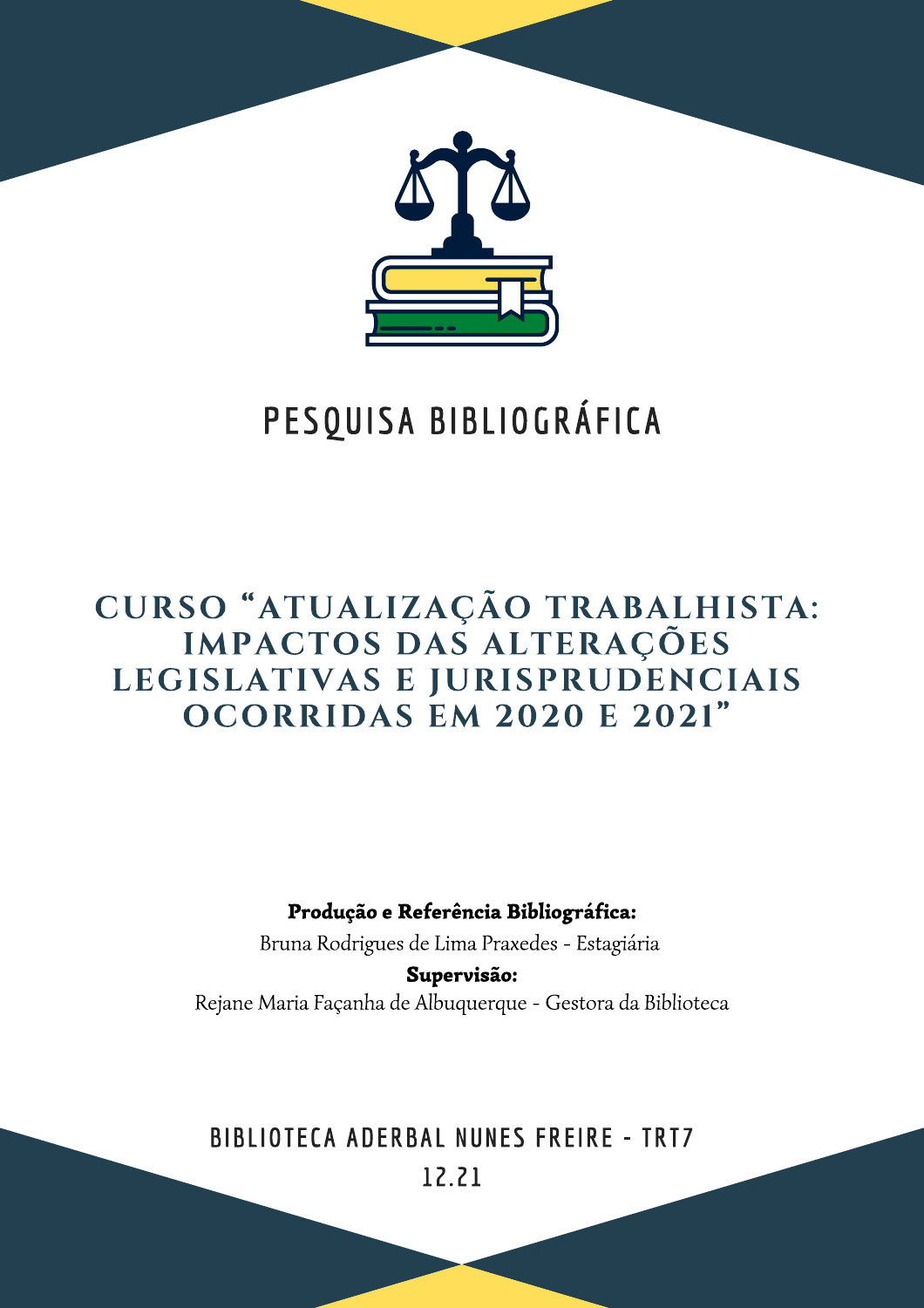# **ARTIGOS**

#### 1. Os sujeitos da Lei geral de proteção de dados.

CASSAR, Vólia Bomfim; PINHEIRO, Iuri. Os sujeitos da Lei geral de proteção de dados. Revista do Tribunal Regional do Trabalho da 10ª Região, Brasília, DF, v. 25, n. 1, p. 229-239, jan./jul. 2021. Disponível em:

https://juslaboris.tst.jus.br/bitstream/handle/20.500.12178/191874/2021\_bomfim\_volia\_sujeitos\_lgpd.pdf? sequence=1&isAllowed=y. Acesso em: 9 dez 2021.

#### 2. Banco de horas: da instituição à Medida provisória 927/2020: da exceção à generalização da compensação da jornada.

VAZ, Audrey Choucair. Banco de horas: da instituição à Medida provisória 927/2020: da exceção à generalização da compensação da jornada. Revista do Tribunal Regional do Trabalho da 10ª Região, Brasília, DF, v. 24, n. 1, p. 13-23, 2020. Disponível em: https://juslaboris.tst.jus.br/bitstream/handle/20.500.12178/181211/2020\_vaz\_audrey\_banco\_horas.pdf? sequence=1&isAllowed=y. Acesso em: 9 dez 2021.

#### 3. Redução de jornada e salário e suspensão do contrato de trabalho por acordo individual no contexto da pandemia da **Covid-19.**

LIMA, Sílvia Tibo Barbosa; LIMA, Leonardo Tibo Barbosa. Redução de jornada e salário e suspensão do contrato de trabalho por acordo individual no contexto da pandemia da Covid-19 = The decrease of labor journey and wage and suspension of the employment contract by individual agreement in the Covid-19 pandemic context. Revista do Tribunal Regional do Trabalho da 3ª Região, Belo Horizonte, Edição especial, t. 1, p. 311-332, jul. 2020. Disponível em:

https://juslaboris.tst.jus.br/bitstream/handle/20.500.12178/180733/2020\_lima\_silvia\_reducao\_jornada.pdf? sequence=1&isAllowed=y. Acesso em: 9 dez 2021.

### 4. A possibilidade da flexibilização da legislação trabalhista diante da situação de excepcionalidade causada pela pandemia da COVID-19.

YUNIS, José Eduardo Dias; SANTOS, Murilo Angeli Dias dos. A possibilidade da flexibilização da legislação trabalhista diante da situação de excepcionalidade causada pela pandemia da COVID-19. Revista do Tribunal Regional do Trabalho da 2ª Região, São Paulo, n. 25, p. 92-102, 2021. Disponível em:

https://juslaboris.tst.jus.br/bitstream/handle/20.500.12178/185780/2021\_yunis\_jose\_possibilidade\_flexibilizacao.pdf? sequence=1&isAllowed=y. Acesso em: 9 dez 2021.

#### 5. Controle de jornada de trabalho: registro de ponto por exceção e a jurisprudência do Tribunal Superior do Trabalho.

SILVA, Bruno Freire e; BERNARDES, Felipe. Controle de jornada de trabalho: registro de ponto por exceção e a jurisprudência do Tribunal Superior do Trabalho = Record keeping requirements: working hours control by exception and the Brazilian Superior Labor Court's case law. Revista do Tribunal Superior do Trabalho, São Paulo, v. 86, n. 1, p. 27-43, jan./mar. 2020. Disponível em:

https://juslaboris.tst.jus.br/bitstream/handle/20.500.12178/175691/2020\_silva\_bruno\_controle\_jornada.pdf? sequence=1&isAllowed=y. Acesso em: 9 dez 2021.

## Precisa de uma pesquisa sobre outra temática?

Envie uma mensagem para o WhatsApp Business da biblioteca com o assunto desejado e atenderemos sua solicitação. Contato: (85) 3388-9399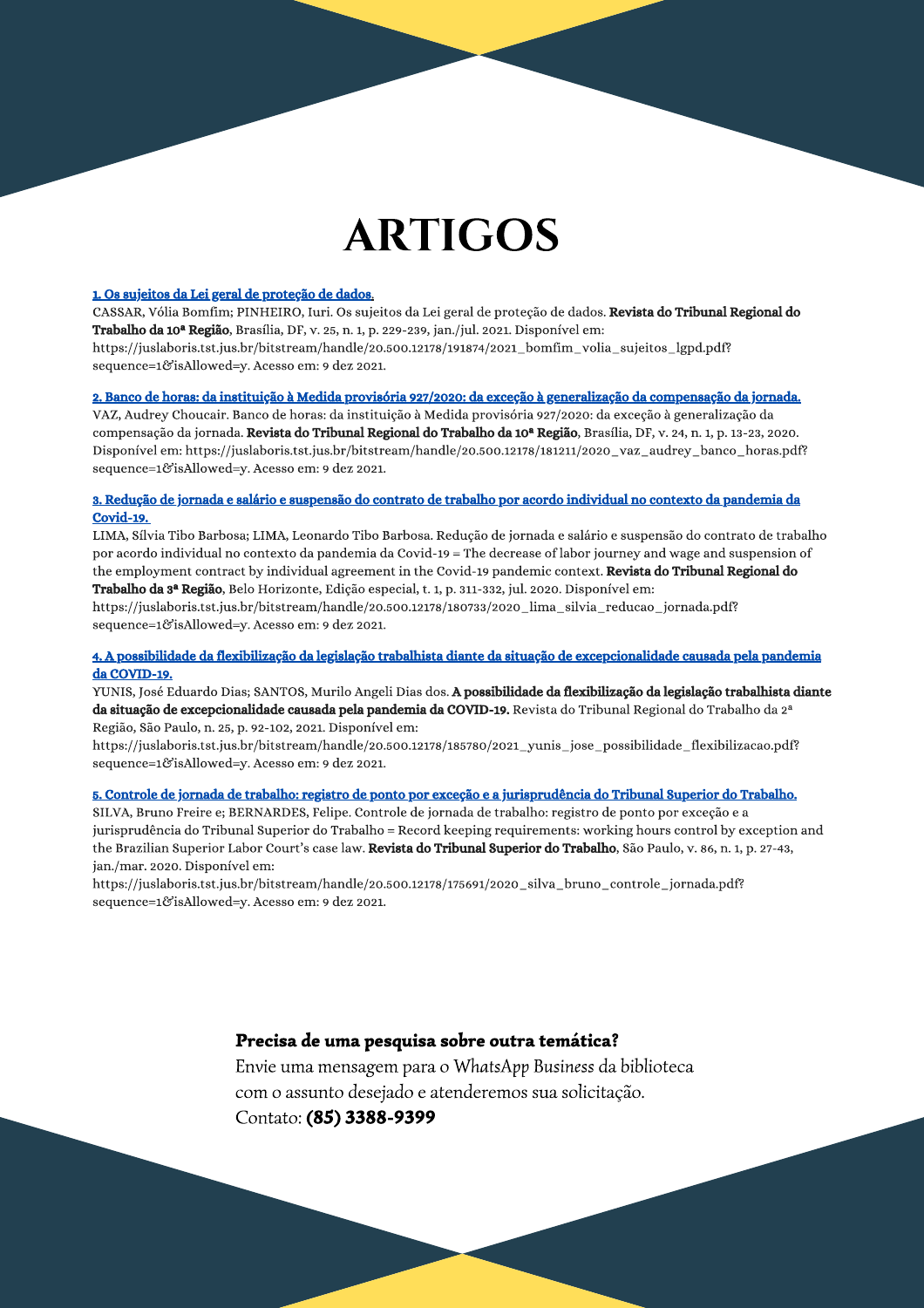# **ARTIGOS**

#### 6. A proteção de dados no contrato de trabalho.

AGUIAR, Antonio Carlos. A proteção de dados no contrato de trabalho. Revista Ltr: legislação do trabalho, São Paulo, v. 82, n. 6, p. 655-661, jun. 2018. Disponível em: https://juslaboris.tst.jus.br/handle/20.500.12178/142831. Acesso em: 9 dez 2021.

#### 7. A Lei geral de proteção de dados: noções gerais.

BUCHAIN, Luiz Carlos. A Lei geral de proteção de dados: noções gerais. Revista eletrônica [do] Tribunal Regional do Trabalho da 9ª Região, Curitiba, v. 10, n. 97, p. 51-66, mar. 2021. Disponível em: https://juslaboris.tst.jus.br/handle/20.500.12178/186013. Acesso em: 9 dez 2021.

#### 8. Jornada e compensação: as modificações no artigo 59 da CLT e o novo artigo 59-B.

ALLAN, Nasser Ahmad. Jornada e compensação: as modificações no artigo 59 da CLT e o novo artigo 59-B. Revista Fórum justiça do trabalho, Belo Horizonte, ano 35, n. 416, p. 111-120, ago. 2018. Disponível em: https://juslaboris.tst.jus.br/handle/20.500.12178/191330. Acesso em: 9 dez 2021.

#### 9. Banco de horas: da instituição à Medida provisória 927/2020: da exceção à generalização da compensação da jornada.

VAZ, Audrey Choucair, Banco de horas; da instituição à Medida provisória 927/2020; da exceção à generalização da compensação da jornada. Revista do Tribunal Regional do Trabalho da 10ª Região, Brasília, DF, v. 24, n. 1, p. 13-23, 2020 Disponível em: https://juslaboris.tst.jus.br/handle/20.500.12178/181211. Acesso em: 9 dez 2021.

#### 10. Obrigatoriedade de vacinação contra a Covid-19 e a possibilidade de demissão por justa causa em caso de recusa injustificada.

OTAVIANO, Camila Vanzela Garcia; MARQUES, Fabíola. Obrigatoriedade de vacinação contra a Covid-19 e a possibilidade de demissão por justa causa em caso de recusa injustificada = Mandatory vaccines against Covid-19 and the possibility of dismissal with cause in cases of unjustified refusal. Revista de direito do trabalho e seguridade social, São Paulo, v. 47, n. 219, p. 233-253, set./out. 2021. Disponível em: https://juslaboris.tst.jus.br/handle/20.500.12178/192698. Acesso em: 9 dez 2021.

#### 11. Expectativas sobre uma vacina contra o vírus da Covid-19. Algumas reflexões jurídicas e sociais.

MELLO, Cecilia. Expectativas sobre uma vacina contra o vírus da Covid-19. Algumas reflexões jurídicas e sociais. Revista dos Tribunais, São Paulo, v. 109, n. 1022, dez. 2020. Disponível em: https://juslaboris.tst.jus.br/handle/20.500.12178/180453. Acesso em: 9 dez 2021.

#### 12. Medida cautelar inominada. Pedido de extinção da obrigação ou, alternativamente, sua revogação com relação à entrega de vacinas. Cláusula compromissória. Recurso desprovido.

LOBO, Carlos Augusto da Silveira; NEY, Rafael de Moura Rangel. REVISTA DE ARBITRAGEM E MEDIAÇÃO. São Paulo: Revista dos Tribunais, v. 1, n. 1, jan./mar. 2004. Disponível em: https://juslaboris.tst.jus.br/handle/20.500.12178/130009. Acesso em: 9 dez 2021.

### 13. Direito à vacina: do público ao privado ou vice-versa?

SANTOS, João Paulo Marques dos. Direito à vacina: do público ao privado ou vice-versa? Revista dos Tribunais, São Paulo, v. 16, jun. 2021.

#### 14. Lei geral de dados pessoais e seus reflexos nas relações de trabalho.

RAMOS, Lara Castro Padilha; GOMES, Ana Virgínia Moreira. Lei geral de dados pessoais e seus reflexos nas relações de trabalho. Scientia Iuris, Londrina, v. 23, n. 2, p. 127-146, jul. 2019.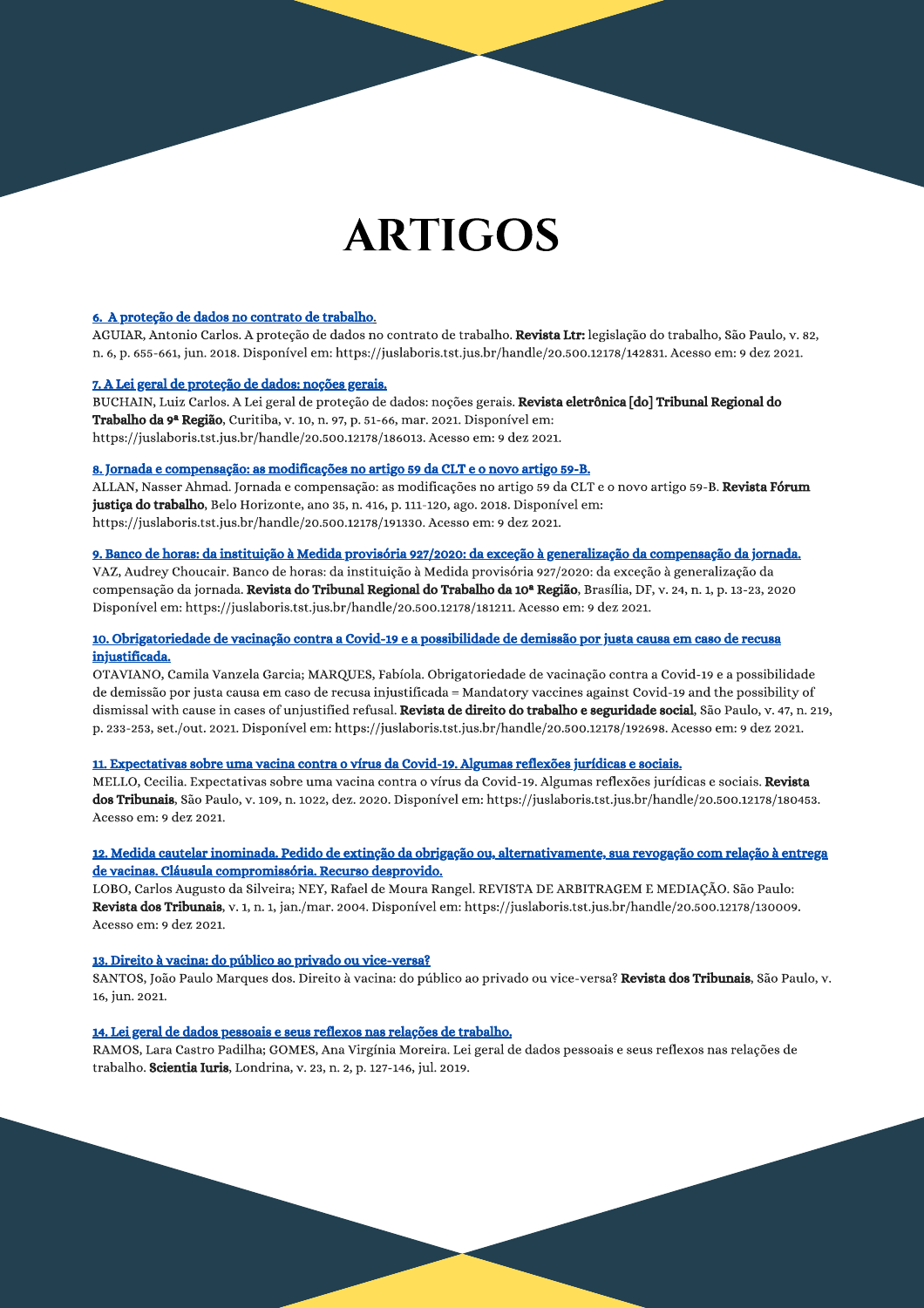# **NORMATIVOS**

#### 1. ATO CONJUNTO TST.GP.GVP.CGJT Nº 279, DE 26 DE OUTUBRO DE 2021.

BRASIL. Tribunal Superior do Trabalho; CORREGEDORIA-GERAL DA JUSTICA DO TRABALHO (Brasil). Ato Conjunto n. 279/TST.GP.GVP.CGJT, de 26 de outubro de 2021. Diário Eletrônico da Justica do Trabalho: caderno administrativo [do] Tribunal Superior do Trabalho, Brasília, DF, n. 3339, p. 1-2, 28 out. 2021.. Disponível em: https://juslaboris.tst.jus.br/bitstream/handle/20.500.12178/194771/2021\_atc0279\_tst\_cgjt.pdf?sequence=1&isAllowed=y. Acesso em: 9 dez. 2021.

#### 2. BRASIL. Decreto n. 10.854, de 10 de novembro de 2021.

BRASIL. Decreto n. 10.854, de 10 de novembro de 2021. Regulamenta disposições relativas à legislação trabalhista [...]. Diário Oficial da União: seção 1, Brasília, DF, ano 159, n. 212, p. 2-9, 11 nov. 2021. Disponível em: https://www.lexml.gov.br/urn/urn:lex:br:federal:decreto:2018-11-22;9580. Acesso em: 9 dez. 2021.

### 3. Resolução n. 304/CSJT, de 24 de setembro de 2021.

CONSELHO SUPERIOR DA JUSTIÇA DO TRABALHO (Brasil). Resolução n. 304/CSJT, de 24 de setembro de 2021. Diário Eletrônico da Justiça do Trabalho: caderno administrativo [do] Conselho Superior da Justiça do Trabalho, Brasília, DF, n. 3325, p. 23-26, 7 out. 2021. Disponível em:

https://juslaboris.tst.jus.br/bitstream/handle/20.500.12178/192687/2021\_res0304\_csjt.pdf?sequence=1&isAllowed=y. Acesso em: 10 dez 2021.

RELAÇÃO DE LIVROS DISPONÍVEIS - 2020/20021. CLIQUE AQUI.

## Precisa de uma pesquisa sobre outra temática?

Envie uma mensagem para o WhatsApp Business da biblioteca com o assunto desejado e atenderemos sua solicitação. Contato: (85) 3388-9399